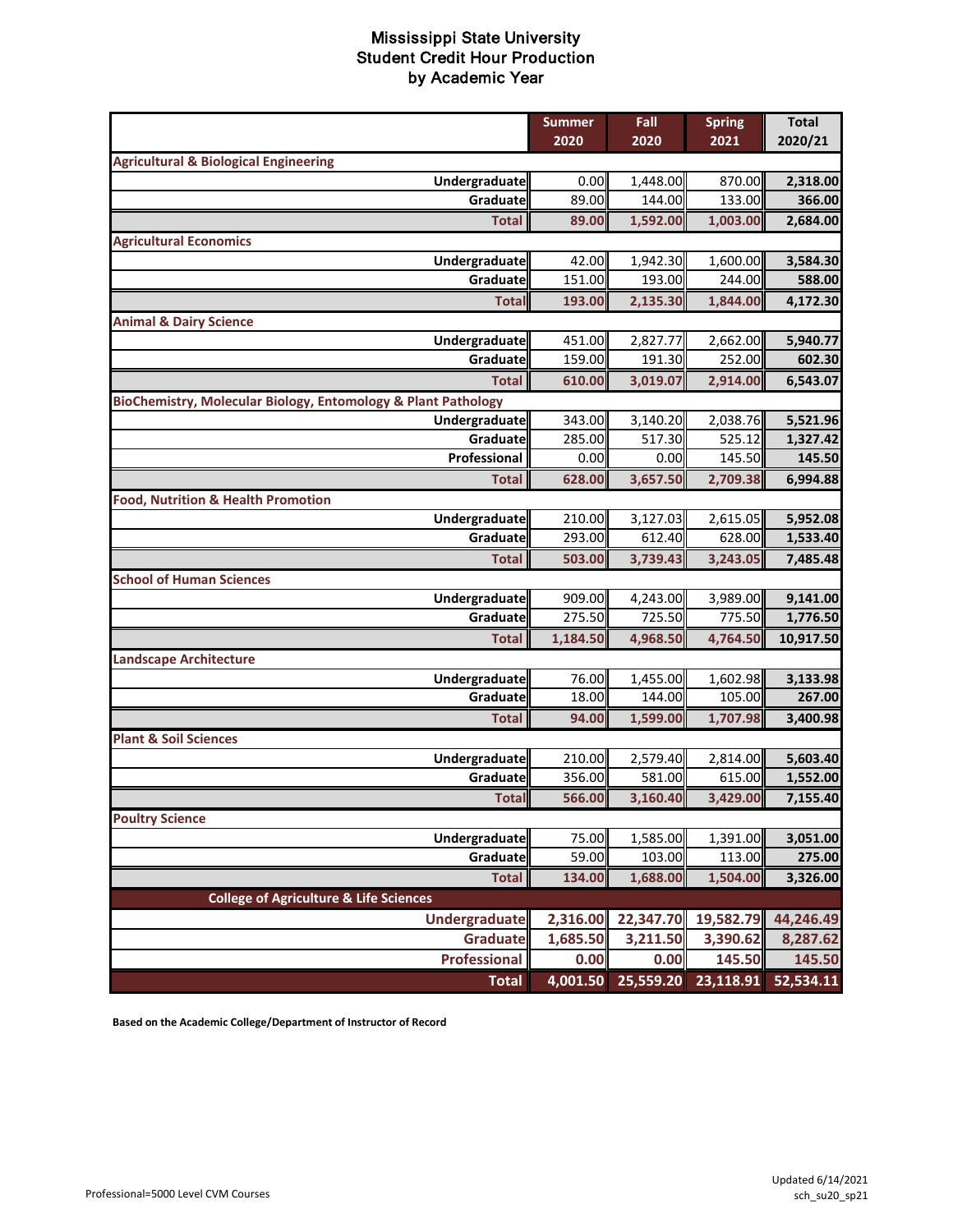|                                                  | <b>Summer</b><br>2020 | Fall<br>2020 | <b>Spring</b><br>2021 | <b>Total</b><br>2020/21 |
|--------------------------------------------------|-----------------------|--------------|-----------------------|-------------------------|
| <b>School of Architecture</b>                    |                       |              |                       |                         |
| Undergraduate                                    | 301.00                | 2,848.80     | 2,865.32              | 6,015.12                |
| Graduate                                         | 0.00                  | 0.00         | 0.00                  | 0.00                    |
| <b>Total</b>                                     | 301.00                | 2,848.80     | 2,865.32              | 6,015.12                |
| Art                                              |                       |              |                       |                         |
| Undergraduate                                    | 594.00                | 3,938.00     | 3,934.00              | 8,466.00                |
| Graduate                                         | 0.00                  | 4.00         | 0.00                  | 4.00                    |
| <b>Total</b>                                     | 594.00                | 3,942.00     | 3,934.00              | 8,470.00                |
| <b>Building Construction Science</b>             |                       |              |                       |                         |
| Undergraduate                                    | 354.00                | 2,218.20     | 2,484.70              | 5,056.90                |
| Graduate                                         | 0.00                  | 0.00         | 0.00                  | 0.00                    |
| <b>Total</b>                                     | 354.00                | 2,218.20     | 2,484.70              | 5,056.90                |
| <b>Interior Design</b>                           |                       |              |                       |                         |
| <b>Undergraduate</b>                             | 206.00                | 1,453.00     | 1,494.00              | 3,153.00                |
| Graduate                                         | 0.00                  | 0.00         | 0.00                  | 0.00                    |
| <b>Total</b>                                     | 206.00                | 1,453.00     | 1,494.00              | 3,153.00                |
| <b>College of Architecture, Art &amp; Design</b> |                       |              |                       |                         |
| <b>Undergraduatell</b>                           | 1,455.00              | 10,458.00    | 10,778.02             | 22,691.02               |
| <b>Graduate</b>                                  | 0.00                  | 4.00         | 0.00                  | 4.00                    |
| <b>Total</b>                                     | 1,455.00              | 10,462.00    | 10,778.02             | 22,695.02               |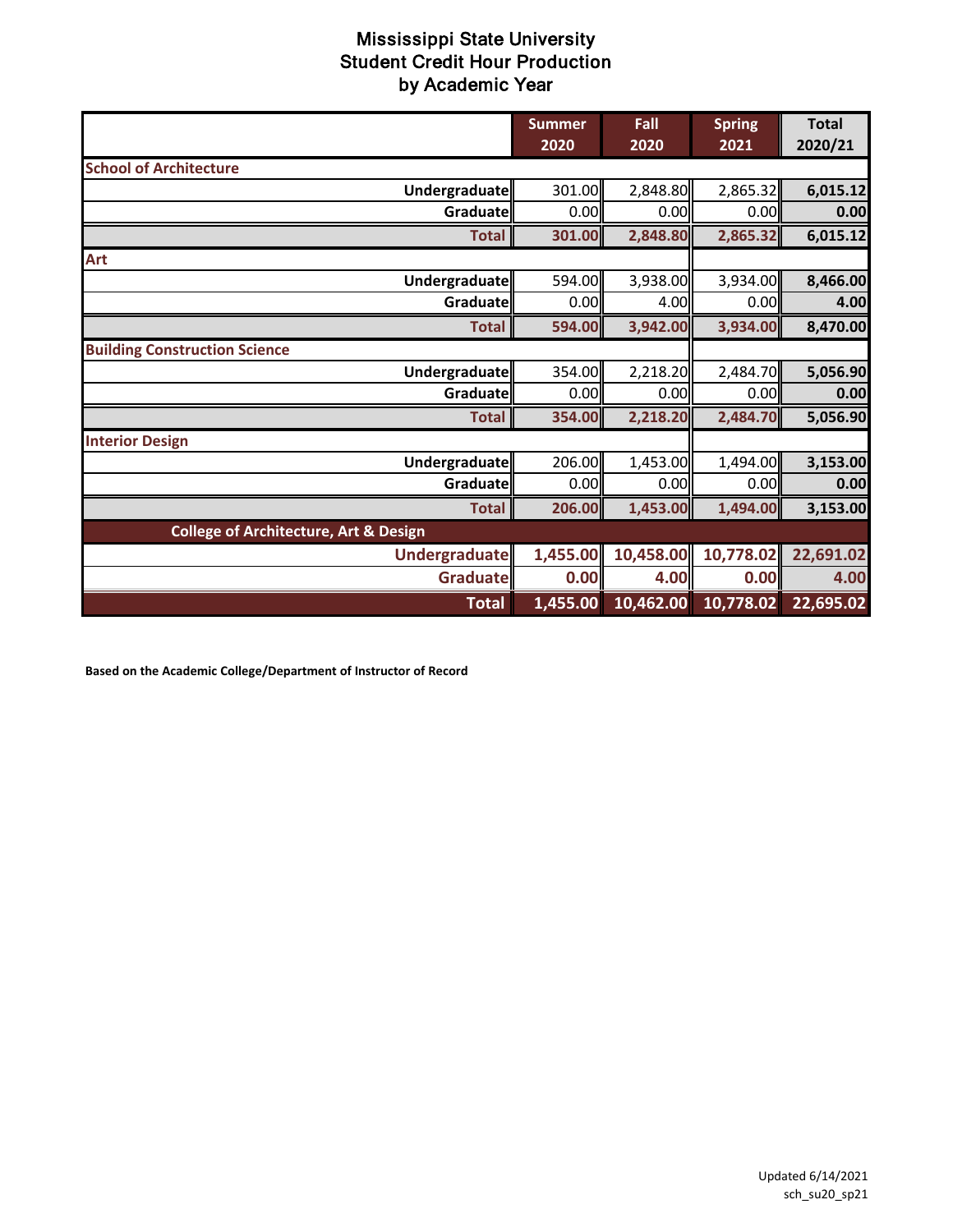|                                                           | <b>Summer</b><br>2020          | Fall<br>2020        | <b>Spring</b><br>2021 | <b>Total</b><br>2020/21 |
|-----------------------------------------------------------|--------------------------------|---------------------|-----------------------|-------------------------|
| <b>Aerospace Studies</b>                                  |                                |                     |                       |                         |
| Undergraduate                                             | 0.00                           | 203.00              | 210.00                | 413.00                  |
|                                                           | 0.00<br>Graduate               | 0.00                | 0.00                  | 0.00                    |
|                                                           | 0.00<br><b>Total</b>           | 203.00              | 210.00                | 413.00                  |
| <b>African American Studies</b>                           |                                |                     |                       |                         |
| <b>Undergraduate</b>                                      | 72.00                          | 0.00                | 0.00                  | 72.00                   |
|                                                           | 0.00<br>Graduate               | 0.00                | 0.00                  | 0.00                    |
|                                                           | 72.00<br><b>Total</b>          | 0.00                | 0.00                  | 72.00                   |
| <b>Anthropology &amp; Middle Eastern Cultures</b>         |                                |                     |                       |                         |
| Undergraduate                                             | 120.00                         | 2,489.00            | 1,364.00              | 3,973.00                |
|                                                           | 0.00<br>Graduate               | 215.00              | 194.00                | 409.00                  |
|                                                           | 120.00<br><b>Total</b>         | 2,704.00            | 1,558.00              | 4,382.00                |
| <b>Biological Sciences</b>                                |                                |                     |                       |                         |
| Undergraduate                                             | 2,395.00                       | 14,763.00           | 15,356.00             | 32,514.00               |
|                                                           | 118.00<br>Graduate             | 599.00              | 691.00                | 1,408.00                |
|                                                           | 2,513.00<br><b>Total</b>       | 15,362.00           | 16,047.00             | 33,922.00               |
| <b>Chemistry</b>                                          |                                |                     |                       |                         |
| Undergraduate                                             | 1,619.00                       | 9,558.00            | 7,945.00              | 19,122.00               |
|                                                           | 366.00<br>Graduate             | 707.00              | 754.00                | 1,827.00                |
|                                                           | 1,985.00<br><b>Total</b>       | 10,265.00           | 8,699.00              | 20,949.00               |
| <b>Classical &amp; Modern Languages &amp; Literatures</b> |                                |                     |                       |                         |
| Undergraduate                                             | 1,057.00                       | 6,090.00            | 5,616.00              | 12,763.00               |
|                                                           | Graduate<br>39.00              | 144.00              | 122.00                | 305.00                  |
|                                                           | 1,096.00<br><b>Total</b>       | 6,234.00            | 5,738.00              | 13,068.00               |
| <b>Communication</b>                                      |                                |                     |                       |                         |
| Undergraduate                                             | 1,514.00                       | 9,558.00            | 9,872.50              | 20,944.50               |
|                                                           | 27.00<br>Graduate              | 102.00              | 45.00                 | 174.00                  |
|                                                           | 1,541.00<br><b>Total</b>       | 9,660.00            | 9,917.50              | 21,118.50               |
| <b>English</b>                                            |                                |                     |                       |                         |
| Undergraduate                                             | 1,429.00                       | 10,863.00           | 10,244.75             | 22,536.75               |
|                                                           | 72.00<br>Graduate              | 274.00              | 276.00                | 622.00                  |
|                                                           | <b>Total</b><br>1,501.00       | 11,137.00           | 10,520.75             | 23,158.75               |
| <b>Geosciences</b>                                        |                                |                     |                       |                         |
| Undergraduate                                             | 1,812.00                       | 9,731.00            | 8,468.00              | 20,011.00               |
|                                                           | Graduate<br>970.80             | 1,548.00            | 1,511.00              | 4,029.80                |
|                                                           | 2,782.80<br><b>Total</b>       | 11,279.00           | 9,979.00              | 24,040.80               |
| <b>History</b>                                            |                                |                     |                       |                         |
| <b>Undergraduate</b>                                      | 543.00<br>87.00<br>Graduate    | 6,222.00<br>603.00  | 4,874.00<br>574.00    | 11,639.00               |
|                                                           |                                |                     |                       | 1,264.00                |
|                                                           | 630.00<br><b>Total</b>         | 6,825.00            | 5,448.00              | 12,903.00               |
| <b>Mathematics &amp; Statistics</b>                       |                                |                     |                       |                         |
| <b>Undergraduate</b>                                      | 3,498.00<br>126.00<br>Graduate | 20,856.00<br>866.00 | 16,866.50<br>772.00   | 41,220.50<br>1,764.00   |
|                                                           | <b>Total</b>                   | 21,722.00           | 17,638.50             |                         |
|                                                           | 3,624.00                       |                     |                       | 42,984.50               |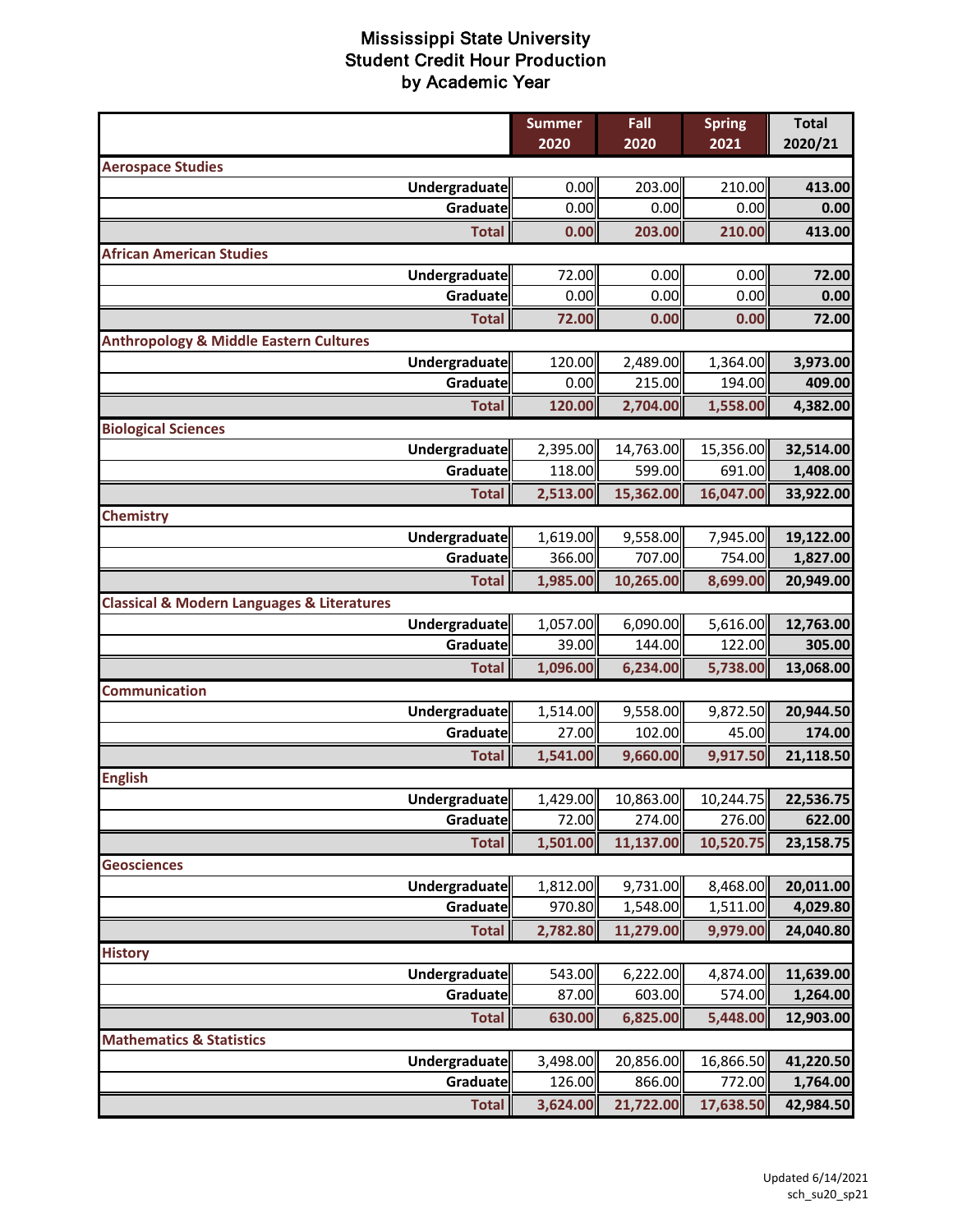|                                                      | <b>Summer</b><br>2020 | Fall<br>2020                               | <b>Spring</b><br>2021 | <b>Total</b><br>2020/21 |
|------------------------------------------------------|-----------------------|--------------------------------------------|-----------------------|-------------------------|
| <b>Military Science</b>                              |                       |                                            |                       |                         |
| <b>Undergraduate</b>                                 | 0.00                  | 202.00                                     | 222.50                | 424.50                  |
| Graduate                                             | 0.00                  | 0.00                                       | 0.00                  | 0.00                    |
| <b>Total</b>                                         | 0.00                  | 202.00                                     | 222.50                | 424.50                  |
| <b>Philosophy &amp; Religion</b>                     |                       |                                            |                       |                         |
| Undergraduate                                        | 717.00                | 5,601.00                                   | 5,682.00              | 12,000.00               |
| Graduate                                             | 0.00                  | 10.00                                      | 3.00                  | 13.00                   |
| <b>Total</b>                                         | 717.00                | 5,611.00                                   | 5,685.00              | 12,013.00               |
| <b>Physics &amp; Astronomy</b>                       |                       |                                            |                       |                         |
| <b>Undergraduate</b>                                 | 680.00                | 4,121.00                                   | 4,549.00              | 9,350.00                |
| Graduate                                             | 30.00                 | 379.00                                     | 386.00                | 795.00                  |
| <b>Total</b>                                         | 710.00                | 4,500.00                                   | 4,935.00              | 10,145.00               |
| <b>Political Science &amp; Public Administration</b> |                       |                                            |                       |                         |
| <b>Undergraduate</b>                                 | 417.00                | 5,681.10                                   | 4,293.00              | 10,391.10               |
| Graduate                                             | 152.00                | 503.00                                     | 469.00                | 1,124.00                |
| <b>Total</b>                                         | 569.00                | 6,184.10                                   | 4,762.00              | 11,515.10               |
| <b>Psychology</b>                                    |                       |                                            |                       |                         |
| <b>Undergraduate</b>                                 | 1,391.00              | 13,727.00                                  | 10,361.32             | 25,479.32               |
| <b>Graduate</b>                                      | 195.00                | 554.00                                     | 619.00                | 1,368.00                |
| <b>Total</b>                                         | 1,586.00              | 14,281.00                                  | 10,980.32             | 26,847.32               |
| <b>Sociology</b>                                     |                       |                                            |                       |                         |
| <b>Undergraduate</b>                                 | 1,126.00              | 10,221.00                                  | 9,278.25              | 20,625.25               |
| <b>Graduate</b>                                      | 63.00                 | 318.00                                     | 246.00                | 627.00                  |
| <b>Total</b>                                         | 1,189.00              | 10,539.00                                  | 9,524.25              | 21,252.25               |
| <b>College of Arts &amp; Science</b>                 |                       |                                            |                       |                         |
| <b>Undergraduate</b>                                 |                       | 18,390.00 129,886.10 115,202.82 263,478.92 |                       |                         |
| <b>Graduate</b>                                      | 2,245.80              | 6,822.00                                   | 6,662.00              | 15,729.80               |
| <b>Total</b>                                         |                       | 20,635.80 136,708.10 121,864.82 279,208.72 |                       |                         |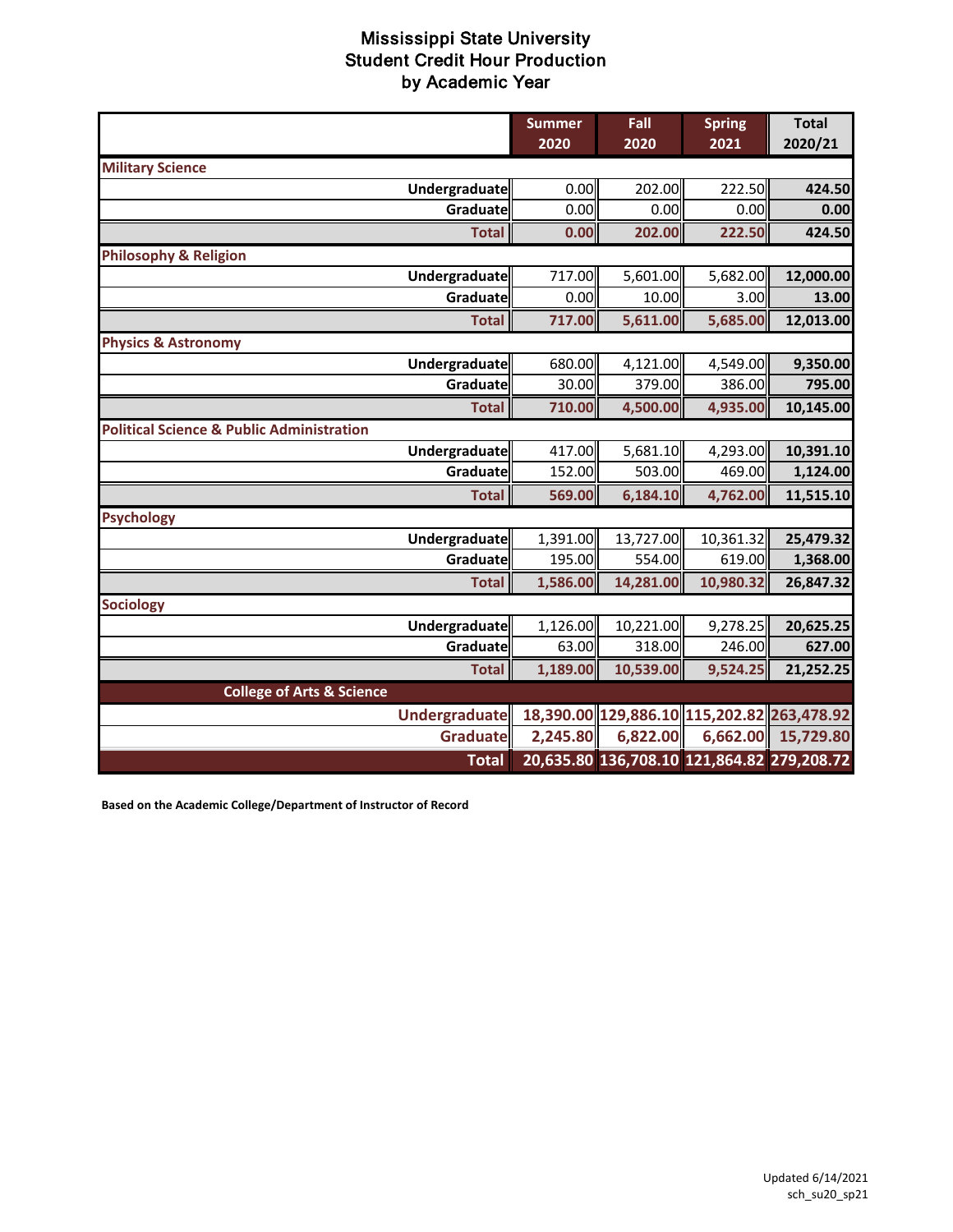|                                                            | <b>Summer</b><br>2020 | Fall<br>2020 | <b>Spring</b><br>2021 | <b>Total</b><br>2020/21 |
|------------------------------------------------------------|-----------------------|--------------|-----------------------|-------------------------|
| <b>School of Accountancy</b>                               |                       |              |                       |                         |
| Undergraduate                                              | 1,245.00              | 4,550.00     | 4,977.00              | 10,772.00               |
| Graduate                                                   | 957.00                | 933.00       | 639.00                | 2,529.00                |
| <b>Total</b>                                               | 2,202.00              | 5,483.00     | 5,616.00              | 13,301.00               |
| <b>Finance &amp; Economics</b>                             |                       |              |                       |                         |
| Undergraduate                                              | 1,615.00              | 8,936.00     | 8,779.00              | 19,330.00               |
| Graduate                                                   | 105.00                | 237.00       | 507.00                | 849.00                  |
| <b>Total</b>                                               | 1,720.00              | 9,173.00     | 9,286.00              | 20,179.00               |
| <b>Management &amp; Information Systems</b>                |                       |              |                       |                         |
| Undergraduate                                              | 1,736.00              | 9,567.40     | 10,761.38             | 22,064.78               |
| Graduate                                                   | 580.00                | 1,111.00     | 890.00                | 2,581.00                |
| <b>Total</b>                                               | 2,316.00              | 10,678.40    | 11,651.38             | 24,645.78               |
| <b>Marketing, Quantatative Analysis &amp; Business Law</b> |                       |              |                       |                         |
| Undergraduate                                              | 1,762.00              | 10,823.50    | 9,963.00              | 22,548.50               |
| Graduate                                                   | 576.00                | 933.00       | 1,560.00              | 3,069.00                |
| <b>Total</b>                                               | 2,338.00              | 11,756.50    | 11,523.00             | 25,617.50               |
| <b>College of Business</b>                                 |                       |              |                       |                         |
| Undergraduate                                              | 6,358.00              | 33,876.90    | 34,480.38             | 74,715.28               |
| Graduate                                                   | 2,218.00              | 3,214.00     | 3,596.00              | 9,028.00                |
| <b>Total</b>                                               | 8,576.00              | 37,090.90    | 38,076.38             | 83,743.28               |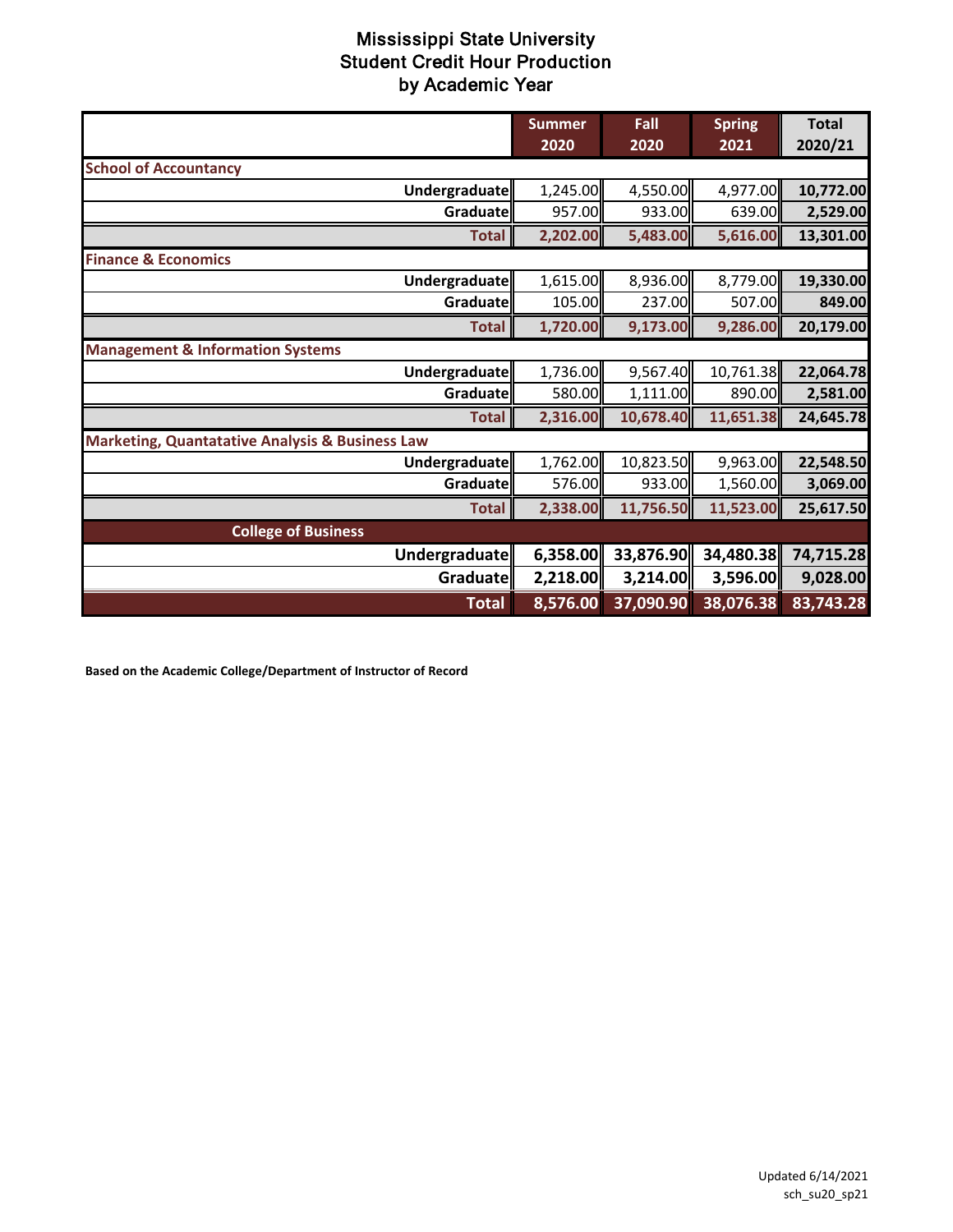|                                                           | <b>Summer</b><br>2020 | Fall<br>2020 | <b>Spring</b><br>2021 | <b>Total</b><br>2020/21 |
|-----------------------------------------------------------|-----------------------|--------------|-----------------------|-------------------------|
| <b>Counseling, Educational Psychology and Foundations</b> |                       |              |                       |                         |
| <b>Undergraduate</b>                                      | 1,143.00              | 4,179.50     | 3,683.00              | 9,005.50                |
| Graduate                                                  | 696.00                | 1,804.00     | 1,709.00              | 4,209.00                |
| <b>Total</b>                                              | 1,839.00              | 5,983.50     | 5,392.00              | 13,214.50               |
| <b>Curriculum, Instruction &amp; Special Education</b>    |                       |              |                       |                         |
| <b>Undergraduate</b>                                      | 495.00                | 10,113.00    | 9,773.00              | 20,381.00               |
| Graduate                                                  | 138.00                | 2,453.00     | 2,859.00              | 5,450.00                |
| <b>Total</b>                                              | 633.00                | 12,566.00    | 12,632.00             | 25,831.00               |
| <b>Educational Leadership</b>                             |                       |              |                       |                         |
| Undergraduate                                             | 177.00                | 1,653.25     | 1,391.75              | 3,222.00                |
| Graduate                                                  | 290.00                | 1,652.00     | 1,696.00              | 3,638.00                |
| <b>Total</b>                                              | 467.00                | 3,305.25     | 3,087.75              | 6,860.00                |
| <b>Instructional Systems &amp; Workforce Development</b>  |                       |              |                       |                         |
| <b>Undergraduate</b>                                      | 379.00                | 3,591.00     | 3,261.50              | 7,231.50                |
| Graduate                                                  | 115.00                | 520.00       | 539.00                | 1,174.00                |
| <b>Total</b>                                              | 494.00                | 4,111.00     | 3,800.50              | 8,405.50                |
| <b>Kinesology</b>                                         |                       |              |                       |                         |
| <b>Undergraduate</b>                                      | 1,646.00              | 10,461.50    | 9,945.00              | 22,052.50               |
| Graduate                                                  | 108.00                | 446.00       | 619.00                | 1,173.00                |
| <b>Total</b>                                              | 1,754.00              | 10,907.50    | 10,564.00             | 23,225.50               |
| <b>Music</b>                                              |                       |              |                       |                         |
| <b>Undergraduate</b>                                      | 102.00                | 4,493.00     | 3,865.00              | 8,460.00                |
| Graduate                                                  | 310.00                | 2.00         | 2.00                  | 314.00                  |
| <b>Total</b>                                              | 412.00                | 4,495.00     | 3,867.00              | 8,774.00                |
| <b>College of Education</b>                               |                       |              |                       |                         |
| Undergraduate                                             | 3,942.00              | 34,491.25    | 31,919.25             | 70,352.50               |
| <b>Graduate</b>                                           | 1,657.00              | 6,877.00     | 7,424.00              | 15,958.00               |
| <b>Total</b>                                              | 5,599.00              | 41,368.25    | 39,343.25             | 86,310.50               |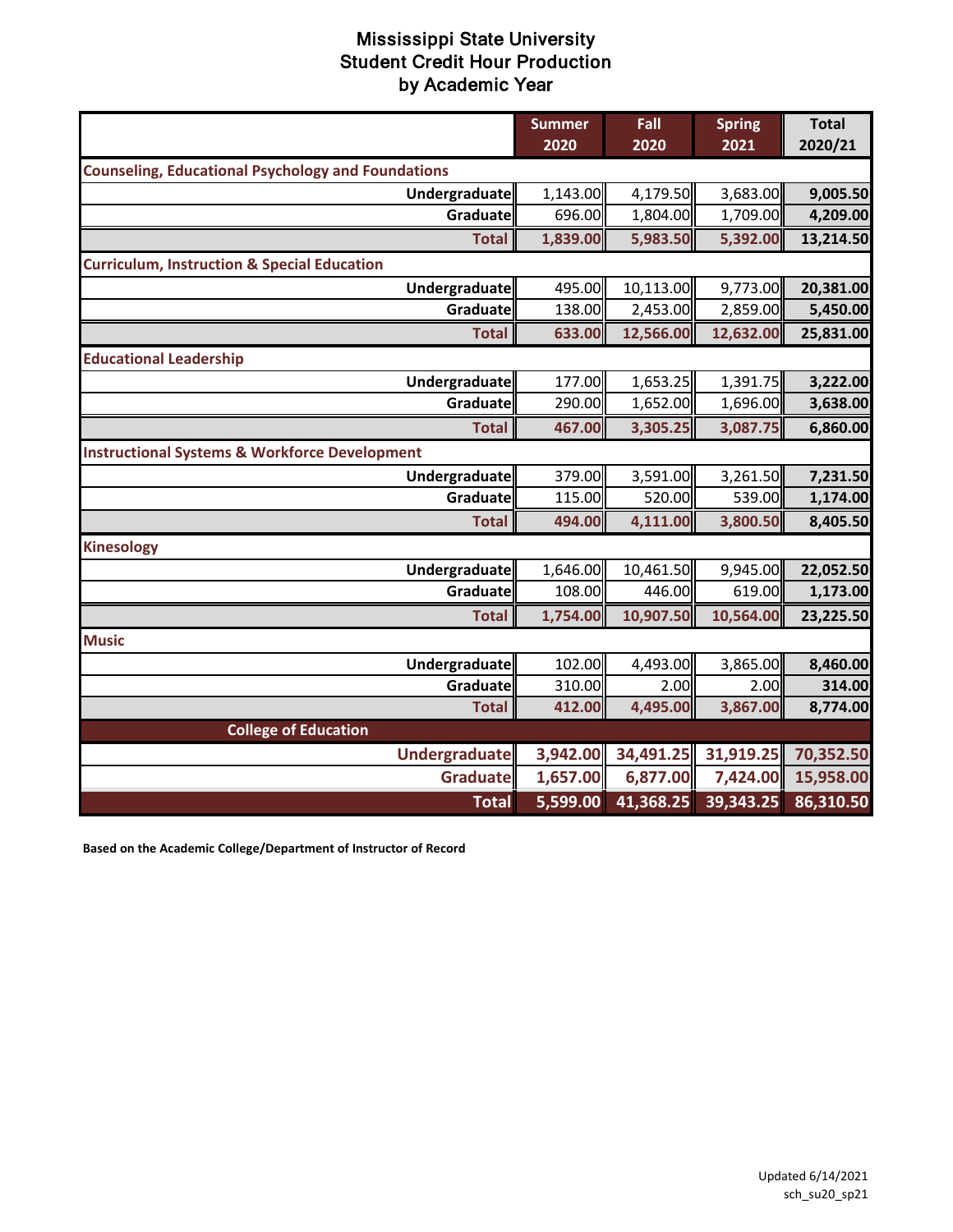|                                                  | <b>Summer</b> | Fall      | <b>Spring</b> | <b>Total</b> |
|--------------------------------------------------|---------------|-----------|---------------|--------------|
|                                                  | 2020          | 2020      | 2021          | 2020/21      |
| <b>Aerospace Engineering</b>                     |               |           |               |              |
| Undergraduate                                    | 870.00        | 6,484.00  | 4,667.66      | 12,021.66    |
| Graduate                                         | 127.00        | 431.00    | 439.20        | 997.20       |
| <b>Total</b>                                     | 997.00        | 6,915.00  | 5,106.86      | 13,018.86    |
| <b>Agricultural &amp; Biological Engineering</b> |               |           |               |              |
| Undergraduate                                    | 0.00          | 897.00    | 573.00        | 1,470.00     |
| Graduate                                         | 51.00         | 53.00     | 58.00         | 162.00       |
| <b>Total</b>                                     | 51.00         | 950.00    | 631.00        | 1,632.00     |
| <b>School of Chemical Engineering</b>            |               |           |               |              |
| Undergraduate                                    | 831.00        | 2,702.00  | 2,622.00      | 6,155.00     |
| Graduate                                         | 99.00         | 193.00    | 193.00        | 485.00       |
| <b>Total</b>                                     | 930.00        | 2,895.00  | 2,815.00      | 6,640.00     |
| <b>Civil &amp; Environmental Engineering</b>     |               |           |               |              |
| <b>Undergraduate</b>                             | 261.00        | 2,927.00  | 2,473.00      | 5,661.00     |
| Graduate                                         | 47.00         | 352.00    | 348.00        | 747.00       |
| <b>Total</b>                                     | 308.00        | 3,279.00  | 2,821.00      | 6,408.00     |
| <b>Computer Science &amp; Engineering</b>        |               |           |               |              |
| Undergraduate                                    | 536.00        | 6,413.00  | 5,688.00      | 12,637.00    |
| Graduate                                         | 178.00        | 979.00    | 962.00        | 2,119.00     |
| <b>Total</b>                                     | 714.00        | 7,392.00  | 6,650.00      | 14,756.00    |
| <b>Electrical &amp; Computer Engineering</b>     |               |           |               |              |
| Undergraduate                                    | 593.00        | 4,422.30  | 4,202.50      | 9,217.80     |
| Graduate                                         | 222.50        | 1,012.00  | 1,125.50      | 2,360.00     |
| <b>Total</b>                                     | 815.50        | 5,434.30  | 5,328.00      | 11,577.80    |
| <b>Industrial &amp; Systems Engineering</b>      |               |           |               |              |
| Undergraduate                                    | 699.00        | 3,021.70  | 4,218.90      | 7,939.60     |
| Graduate                                         | 287.50        | 887.50    | 852.00        | 2,027.00     |
| <b>Total</b>                                     | 986.50        | 3,909.20  | 5,070.90      | 9,966.60     |
| <b>Mechanical Engineering</b>                    |               |           |               |              |
| Undergraduate                                    | 636.00        | 4,569.05  | 4,873.44      | 10,078.49    |
| Graduate                                         | 249.00        | 905.00    | 1,059.00      | 2,213.00     |
| <b>Total</b>                                     | 885.00        | 5,474.05  | 5,932.44      | 12,291.49    |
| <b>College of Engineering</b>                    |               |           |               |              |
| <b>Undergraduate</b>                             | 4,426.00      | 31,436.05 | 29,318.50     | 65,180.55    |
| Graduate                                         | 1,261.00      | 4,812.50  | 5,036.70      | 11,110.20    |
| <b>Total</b>                                     | 5,687.00      | 36,248.55 | 34,355.20     | 76,290.75    |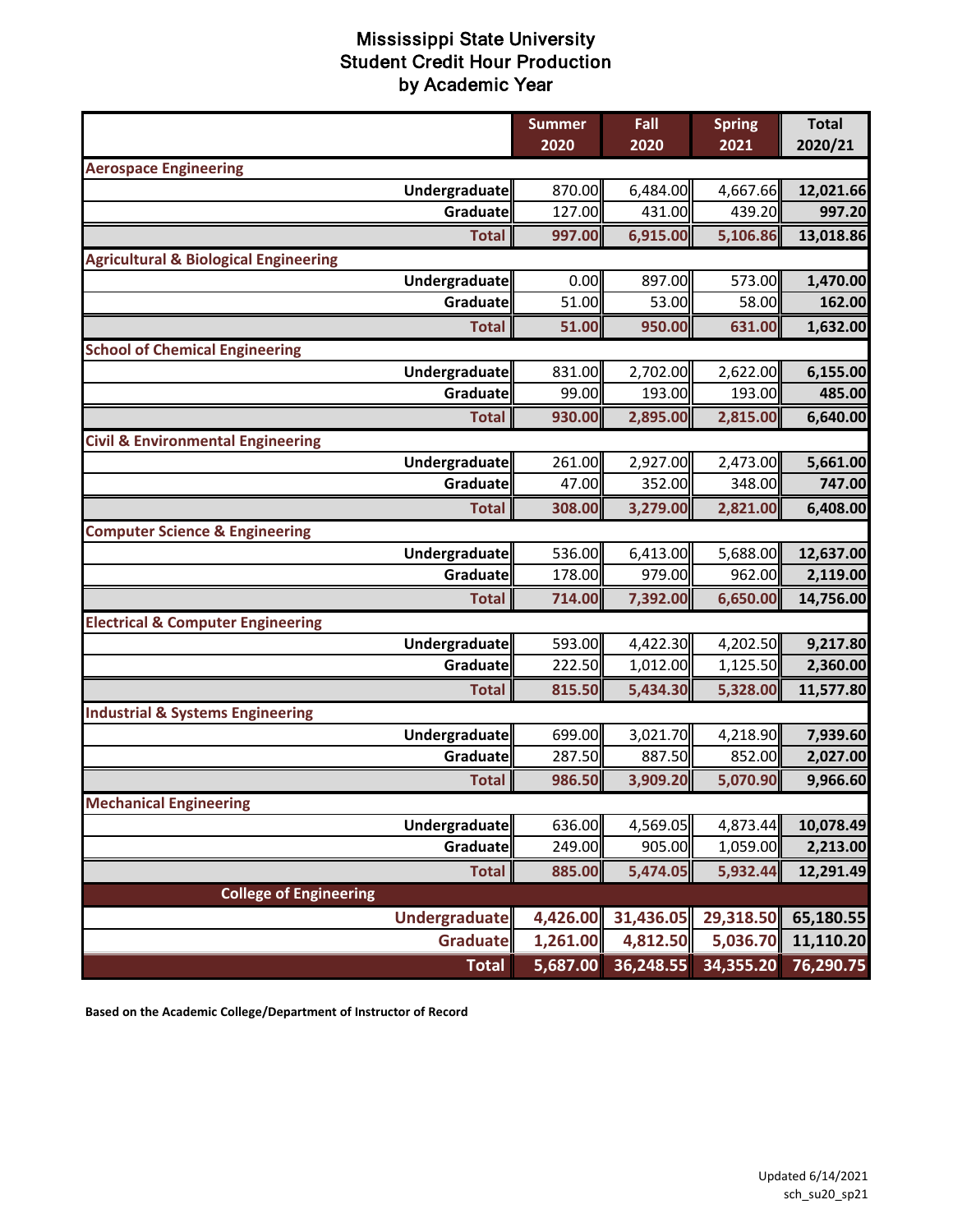|                                              | <b>Summer</b><br>2020 | Fall<br>2020 | <b>Spring</b><br>2021 | <b>Total</b><br>2020/21 |  |
|----------------------------------------------|-----------------------|--------------|-----------------------|-------------------------|--|
|                                              |                       |              |                       |                         |  |
| <b>Forestry</b>                              |                       |              |                       |                         |  |
| <b>Undergraduate</b>                         | 57.00                 | 906.50       | 1,487.50              | 2,451.00                |  |
| Graduate                                     | 100.00                | 200.00       | 238.00                | 538.00                  |  |
| <b>Total</b>                                 | 157.00                | 1,106.50     | 1,725.50              | 2,989.00                |  |
| <b>Sustainable Bioproducts</b>               |                       |              |                       |                         |  |
| Undergraduate                                | 0.00                  | 108.00       | 99.00                 | 207.00                  |  |
| Graduate                                     | 117.00                | 259.00       | 290.00                | 666.00                  |  |
| <b>Total</b>                                 | 117.00                | 367.00       | 389.00                | 873.00                  |  |
| <b>Wildlife, Fisheries &amp; Aquaculture</b> |                       |              |                       |                         |  |
| Undergraduate                                | 177.00                | 1,968.50     | 1,310.50              | 3,456.00                |  |
| Graduate                                     | 252.00                | 619.00       | 697.00                | 1,568.00                |  |
| <b>Total</b>                                 | 429.00                | 2,587.50     | 2,007.50              | 5,024.00                |  |
| <b>College of Forest Resources</b>           |                       |              |                       |                         |  |
| <b>Undergraduate</b>                         | 234.00                | 2,983.00     | 2,897.00              | 6,114.00                |  |
| <b>Graduate</b>                              | 469.00                | 1,078.00     | 1,225.00              | 2,772.00                |  |
| <b>Total</b>                                 | 703.00                | 4,061.00     | 4,122.00              | 8,886.00                |  |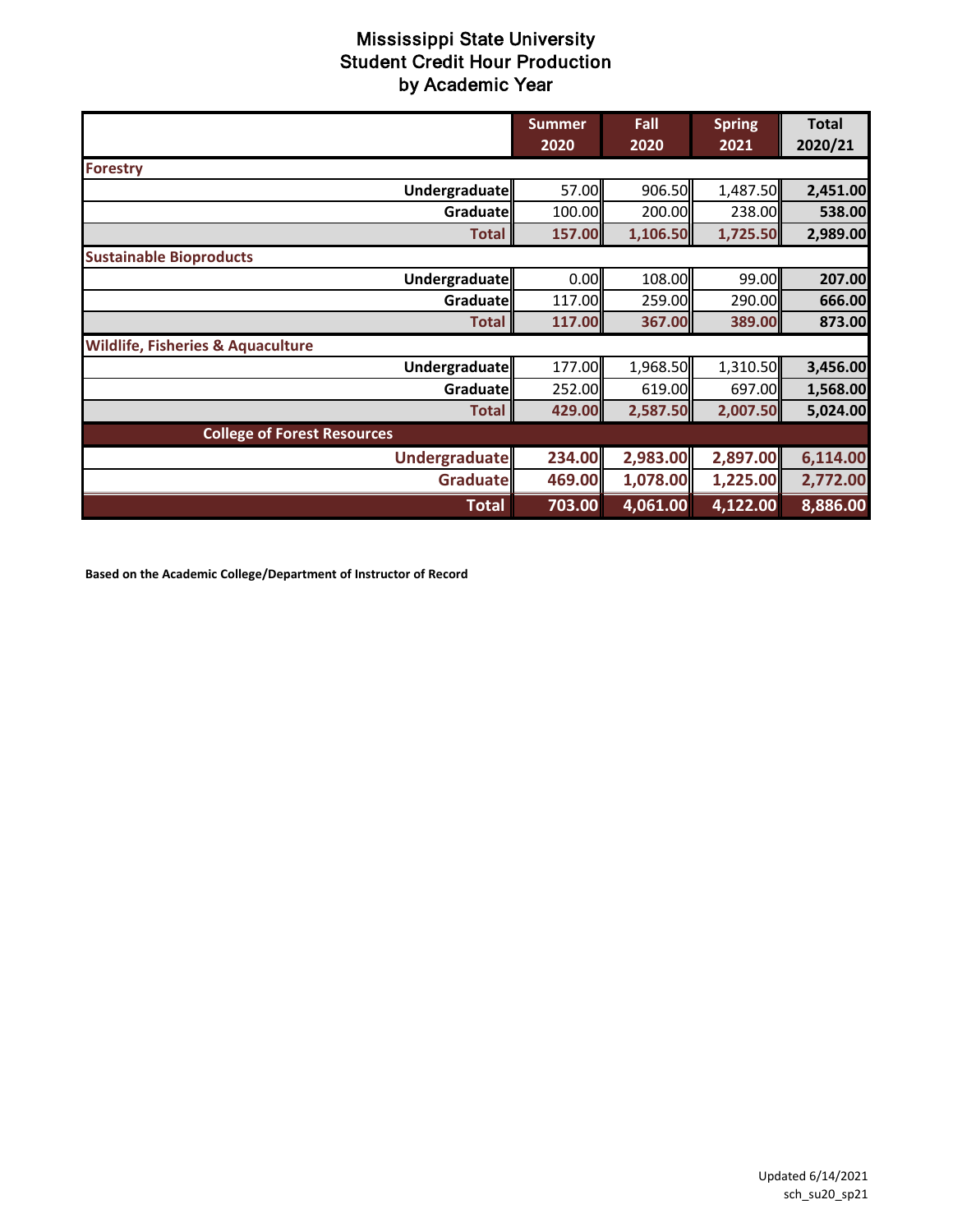|                                       | <b>Summer</b><br>2020 | Fall<br>2020 | <b>Spring</b><br>2021 | <b>Total</b><br>2020/21 |
|---------------------------------------|-----------------------|--------------|-----------------------|-------------------------|
| <b>Veterinary Medicine</b>            |                       |              |                       |                         |
| Undergraduate                         | 220.00                | 1,069.00     | 1,194.24              | 2,483.24                |
| Graduate                              | 194.00                | 326.00       | 340.68                | 860.68                  |
| Professional                          | 3,112.00              | 7,312.00     | 7,401.50              | 17,825.50               |
| <b>Total</b>                          | 3,526.00              | 8,707.00     | 8,936.42              | 21,169.42               |
| <b>College of Veterinary Medicine</b> |                       |              |                       |                         |
| <b>Undergraduate</b>                  | 220.00                | 1,069.00     | 1,194.24              | 2,483.24                |
| <b>Graduate</b>                       | 194.00                | 326.00       | 340.68                | 860.68                  |
| <b>Professional</b>                   | 3,112.00              | 7,312.00     | 7,401.50              | 17,825.50               |
| <b>Total</b>                          | 3,526.00              | 8,707.00     | 8,936.42              | 21,169.42               |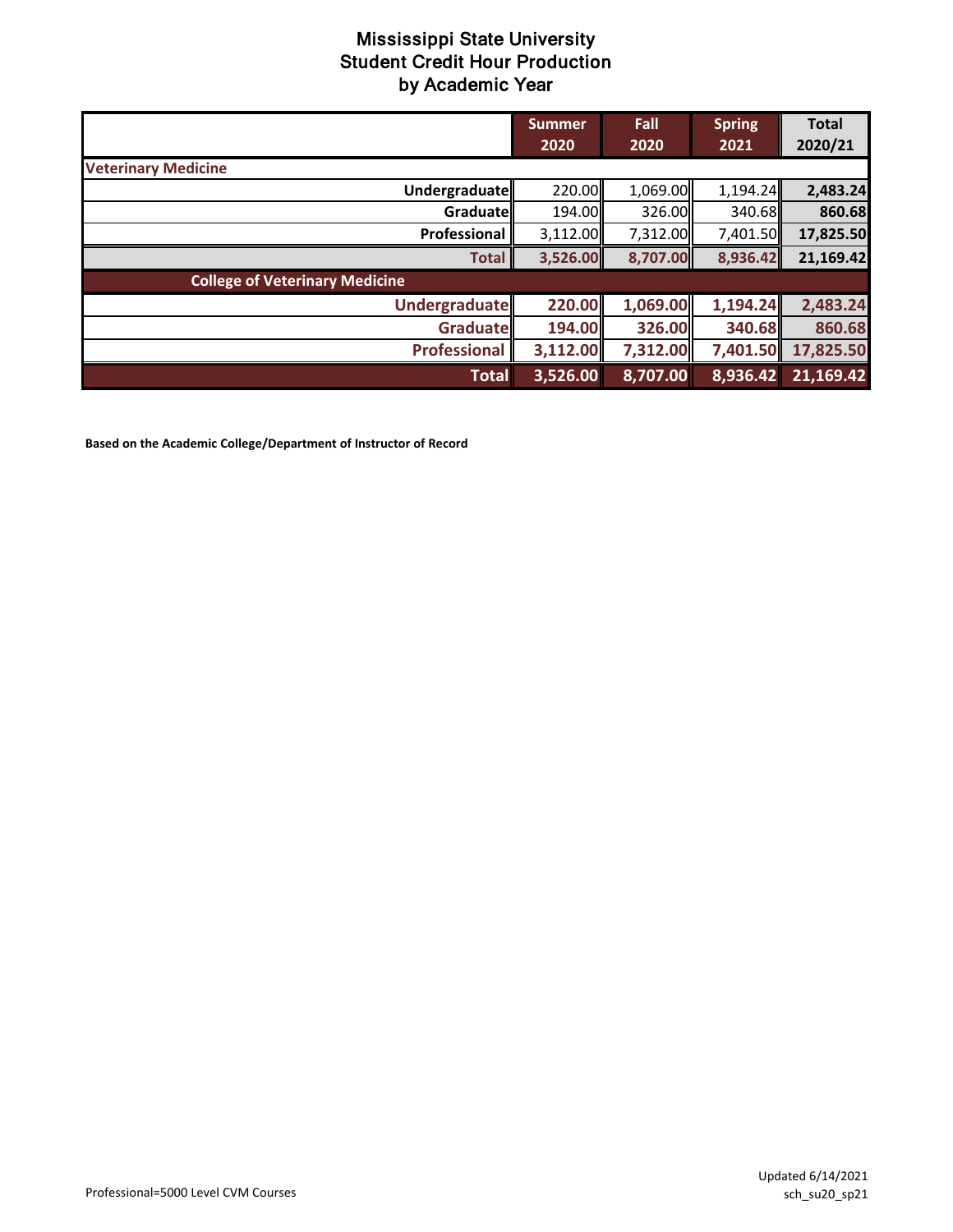|                                    | <b>Summer</b><br>2020 | Fall<br>2020 | <b>Spring</b><br>2021 | <b>Total</b><br>2020/21 |
|------------------------------------|-----------------------|--------------|-----------------------|-------------------------|
| <b>Library</b>                     |                       |              |                       |                         |
| Undergraduate                      | 0.00                  | 492.00       | 419.00                | 911.00                  |
| Graduatell                         | 0.00                  | 0.00         | 0.00                  | 0.00                    |
| <b>Total</b>                       | 0.00                  | 492.00       | 419.00                | 911.00                  |
| <b>Physician Assistant Program</b> |                       |              |                       |                         |
| <b>Undergraduate</b>               | 0.00                  | 0.00         | 0.00                  | 0.00                    |
| Graduatell                         | 0.00                  | 0.00         | 340.00II              | 340.00                  |
| <b>Total</b>                       | 0.00                  | 0.00         | 340.00                | 340.00                  |
| <b>College of Academic Affairs</b> |                       |              |                       |                         |
| <b>Undergraduate</b>               | 0.00                  | 492.00       | 419.00                | 911.00                  |
| Graduate                           | 0.00                  | 0.00         | 340.00                | 340.00                  |
| <b>Total</b>                       | 0.00                  | 492.00       | 759.00                | 1,251.00                |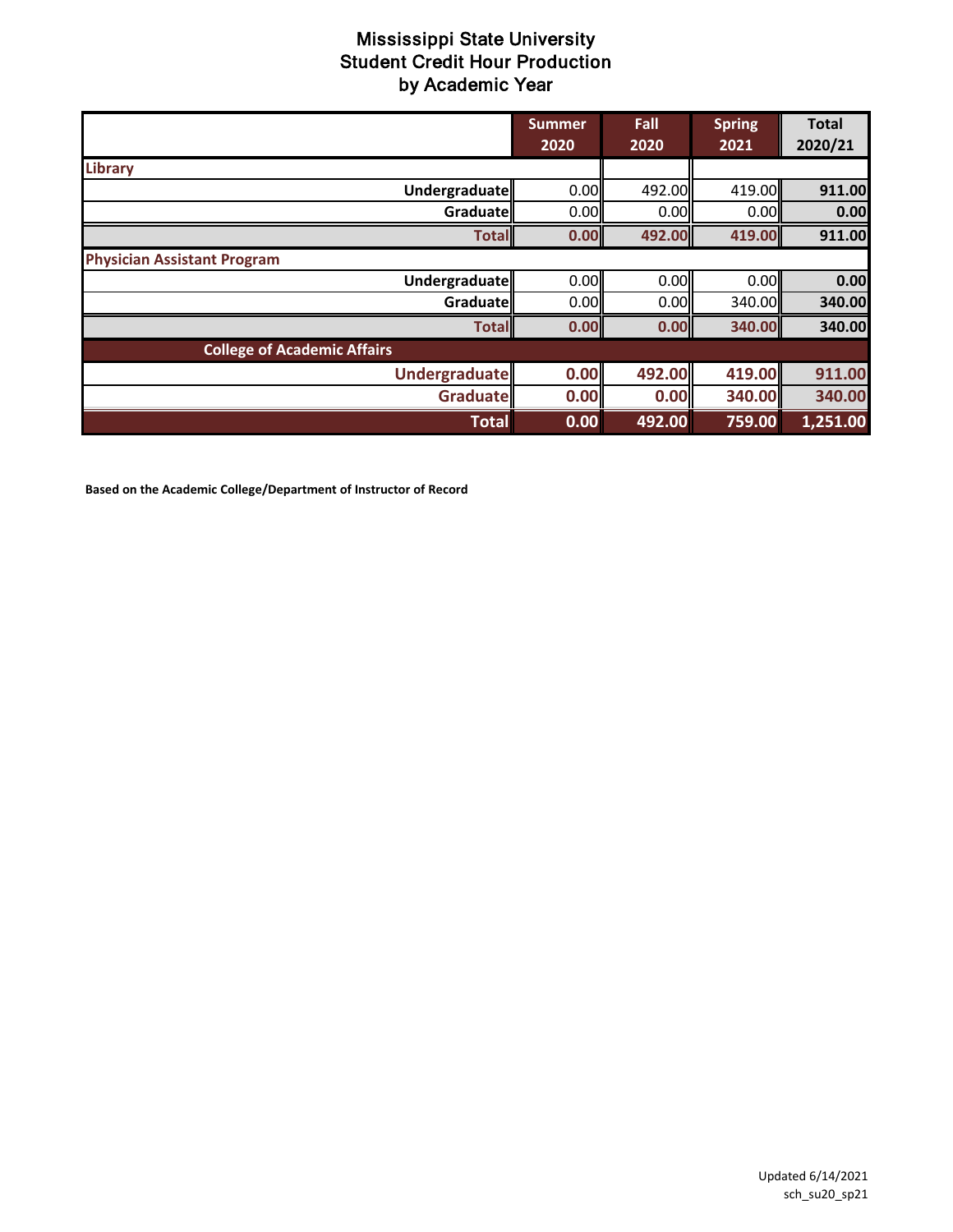|                          | <b>Summer</b><br>2020 | Fall<br>2020                                     | <b>Spring</b><br>2021 | <b>Total</b><br>2020/21 |
|--------------------------|-----------------------|--------------------------------------------------|-----------------------|-------------------------|
| <b>Total Main Campus</b> |                       |                                                  |                       |                         |
| Undergraduate            |                       | 38,563.00 261,858.00                             |                       | 241,048.00 541,469.00   |
| Graduate                 | 12,560.00             | 24,752.00                                        | 25,856.00             | 63,168.00               |
| Professional             | 3,112.00              | 7,312.00                                         | 7,547.00              | 17,971.00               |
|                          |                       | Total 54,235.00 293,922.00 274,451.00 622,608.00 |                       |                         |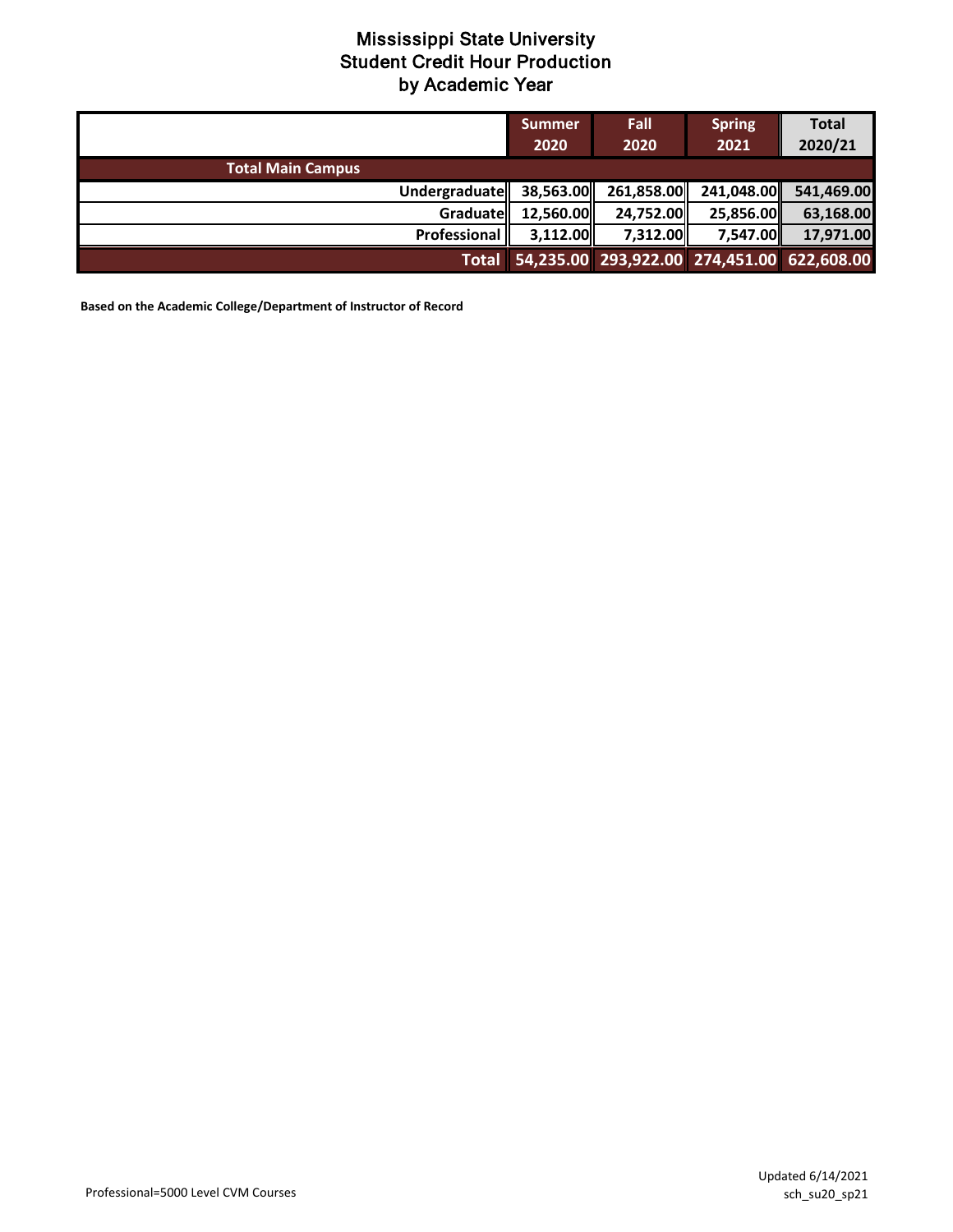|                              | <b>Summer</b><br>2020 | Fall<br>2020 | <b>Spring</b><br>2021 | <b>Total</b><br>2020/21                |
|------------------------------|-----------------------|--------------|-----------------------|----------------------------------------|
| <b>Total Meridian Campus</b> |                       |              |                       |                                        |
| Undergraduate                | 1,339.00              | 5,182.00     | 4.744.00L             | 11,265.00                              |
| Graduatell                   | 1.430.00              | 1,593.00     | 2,159.00              | 5,182.00                               |
| Total                        | 2,769.00              | 6,775.00     |                       | $\boxed{6,903.00}$ $\boxed{16,447.00}$ |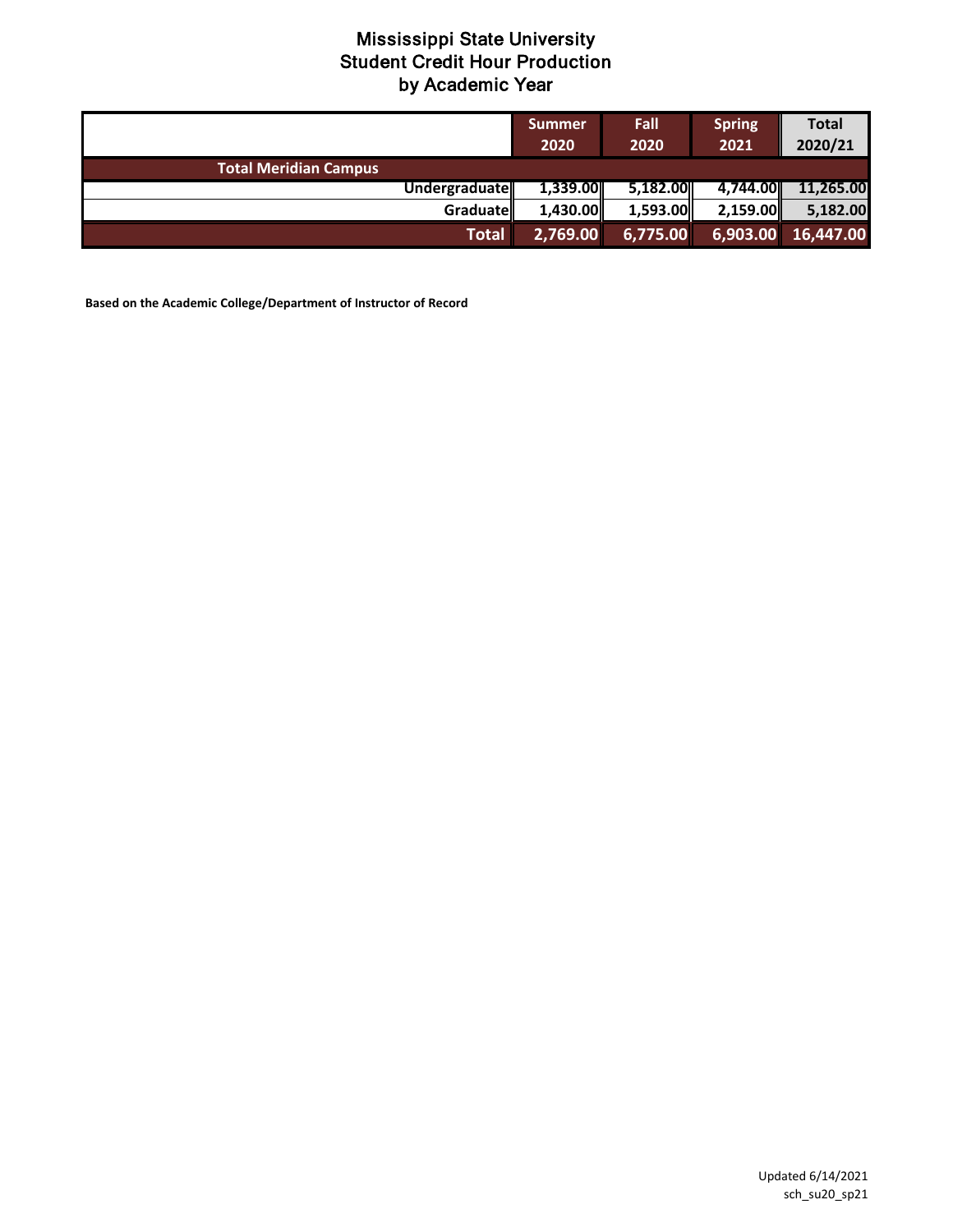|                                 | <b>Summer</b><br>2020 | Fall<br>2020         | <b>Spring</b><br>2021 | <b>Total</b><br>2020/21 |
|---------------------------------|-----------------------|----------------------|-----------------------|-------------------------|
| <b>Total Starkville Campus</b>  |                       |                      |                       |                         |
| Undergraduate                   | 28,585.00             | 241,155.00           | 221,867.00            | 491,607.00              |
| Graduate                        | 7,139.00              | 16,457.00            | 16,929.00             | 40,525.00               |
| Professional                    | 3,112.00              | 7,312.00             | 7,547.00              | 17,971.00               |
| <b>Total</b>                    | 38,836.00             | 264,924.00           | 246,343.00            | 550,103.00              |
|                                 |                       |                      |                       |                         |
| <b>Total Meridian Campus</b>    |                       |                      |                       |                         |
| <b>Undergraduate</b>            | 1,339.00              | 5,182.00             | 4,744.00              | 11,265.00               |
| Graduate                        | 1,430.00              | 1,593.00             | 2,159.00              | 5,182.00                |
| <b>Total</b>                    | 2,769.00              | 6,775.00             | 6,903.00              | 16,447.00               |
|                                 |                       |                      |                       |                         |
| <b>Total Distance Education</b> |                       |                      |                       |                         |
| <b>Undergraduate</b>            | 9,849.00              | 19,436.00            | 18,098.00             | 47,383.00               |
| Graduate                        | 5,418.00              | 8,280.00             | 8,918.00              | 22,616.00               |
| <b>Total</b>                    | 15,267.00             | 27,716.00            | 27,016.00             | 69,999.00               |
|                                 |                       |                      |                       |                         |
| <b>Total MS Gulf Coast</b>      |                       |                      |                       |                         |
| <b>Undergraduate</b>            | 129.00                | 1,267.00             | 1,083.00              | 2,479.00                |
| Graduate                        | 3.00                  | 15.00                | 9.00                  | 27.00                   |
| <b>Total</b>                    | 132.00                | 1,282.00             | 1,092.00              | 2,506.00                |
|                                 |                       |                      |                       |                         |
| <b>Total University</b>         |                       |                      |                       |                         |
| <b>Undergraduate</b>            | 39,902.00             |                      | 267,040.00 245,792.00 | 552,734.00              |
| <b>Graduate</b>                 | 13,990.00             | 26,345.00            | 28,015.00             | 68,350.00               |
| <b>Professional</b>             | 3,112.00              | 7,312.00             | 7,547.00              | 17,971.00               |
| <b>Total</b>                    |                       | 57,004.00 300,697.00 | 281,354.00            | 639,055.00              |